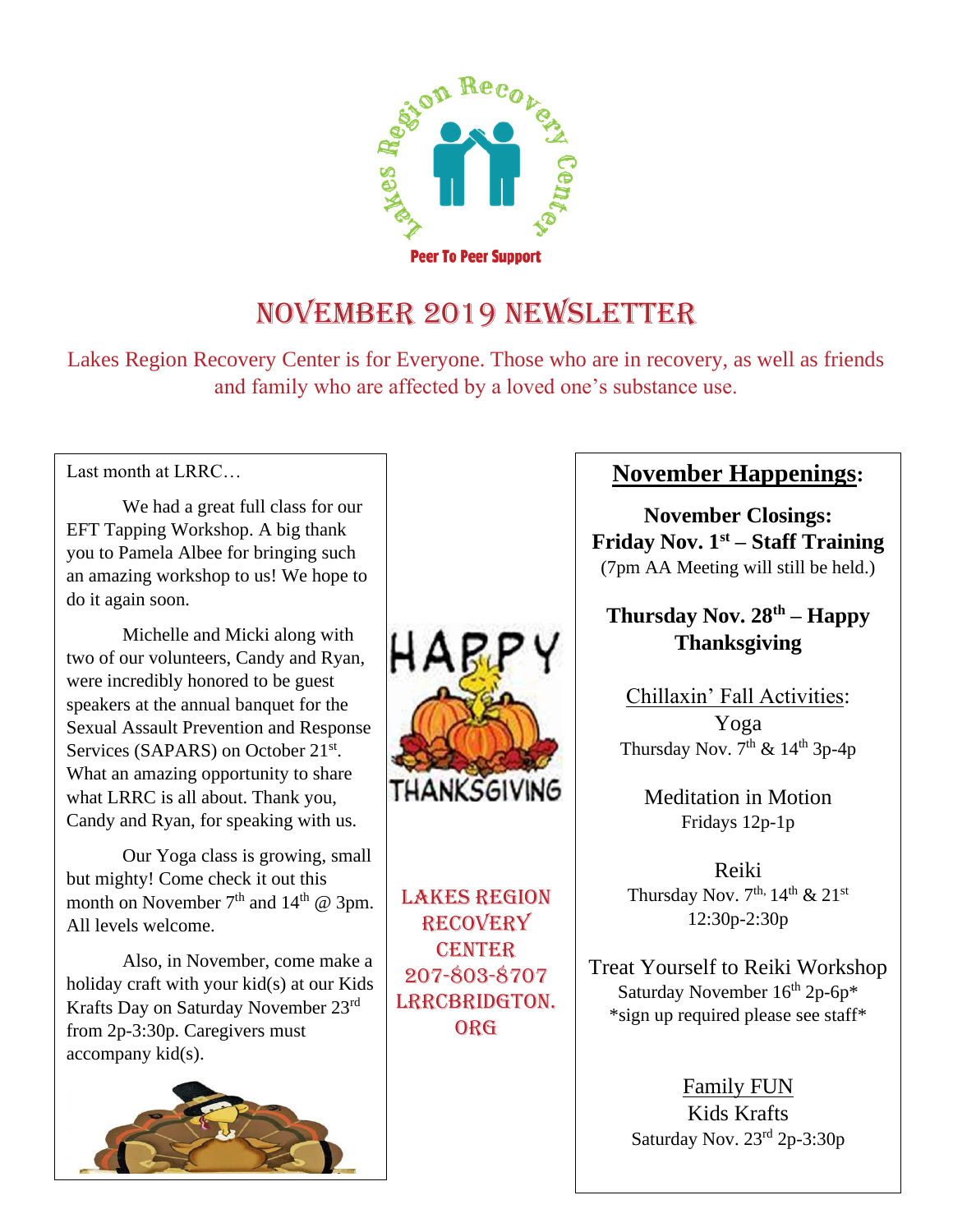# **November 2019 Lakes Region Recovery Center**

| <b>Sunday</b>                                                                                                                                                       | <b>Monday</b>                                                                            | <b>Tuesday</b>                                                              | Wednesday                                                                                                      | <b>Thursday</b>                                                                                                                        | <b>Friday</b>                                                                                                              | <b>Saturday</b>                                                                                   |
|---------------------------------------------------------------------------------------------------------------------------------------------------------------------|------------------------------------------------------------------------------------------|-----------------------------------------------------------------------------|----------------------------------------------------------------------------------------------------------------|----------------------------------------------------------------------------------------------------------------------------------------|----------------------------------------------------------------------------------------------------------------------------|---------------------------------------------------------------------------------------------------|
| 27                                                                                                                                                                  | 28                                                                                       | 29                                                                          | 30                                                                                                             | 31                                                                                                                                     |                                                                                                                            | $\overline{2}$                                                                                    |
| Lakes Region Recovery Center is located at the back of the Bridgton Hospital Campus<br>25 Hospital Drive Bridgton, ME 04009<br>Ph: 207-803-8707<br>Lrrcbridgton.org |                                                                                          |                                                                             |                                                                                                                |                                                                                                                                        | Closed for Staff<br>Training<br>7p AA Meeting                                                                              | 12p-8p Drop In<br>12p All Recovery<br>7p NA Meeting                                               |
| 3                                                                                                                                                                   | 4                                                                                        | 5                                                                           | 6                                                                                                              | $\overline{7}$                                                                                                                         | 8                                                                                                                          | 9                                                                                                 |
| 12p-1p AA Meeting                                                                                                                                                   | 9a-8p Drop In<br>12p All Recovery<br>6p Parental Guilt                                   | 9a-8p Drop In<br>11a All Recovery<br>1p Creative Writing<br>7p All Recovery | 9a-8p Drop In<br>11:30a Parental Guilt<br>3p Get a Job!<br>4:15 Grief, Loss &<br>Transitions<br>7p NA Meeting  | 9a-8p Drop In<br>11a All Recovery<br>12:30p Reiki w/ Diane<br>3p Yoga<br>4:15p Alternatives to Suicide<br>6p PTSD Support              | 9a-8 Drop In<br>11a All Recovery<br>12p Meditation in Motion<br>1p Creative Fridays<br>7p AA Meeting                       | 12p-8p Drop In<br>12p All Recovery<br>7p NA Meeting                                               |
| 10                                                                                                                                                                  | 11                                                                                       | 12                                                                          | 13                                                                                                             | 14                                                                                                                                     | 15                                                                                                                         | 16                                                                                                |
| 12p-1p AA Meeting                                                                                                                                                   | 9a-8p Drop In<br>12p All Recovery<br>6p Parental Guilt                                   | 9a-8p Drop In<br>11a All Recovery<br>1p Creative Writing<br>7p All Recovery | 9a-8p Drop In<br>11:30a Parental Guilt<br>3p Get a Job!<br>4:15p Grief, Loss &<br>Transitions<br>7p NA Meeting | 9a-8p Drop In<br>11a All Recovery<br>12:30p Reiki<br>3p Yoga<br>4:15p Alternatives to Suicide<br>5p Sexual Assault Services<br>Drop in | 9a-8 Drop In<br>11a All Recovery<br>12p Meditation in Motion<br>1p Creative Fridays:<br>Cookie Decorating<br>7p AA Meeting | 12p-8p Drop In<br>12p All Recovery<br>2p-6p Treat Yourself to<br>Reiki Workshop*<br>7p NA Meeting |
| 17                                                                                                                                                                  | 18                                                                                       | 19                                                                          | 20                                                                                                             | 21                                                                                                                                     | 22                                                                                                                         | 23                                                                                                |
| 12p-1p AA Meeting                                                                                                                                                   | 9a-8p Drop In<br>12p All Recovery<br>1:15p Healthy<br>Relationships<br>6p Parental Guilt | 9a-8p Drop In<br>11a All Recovery<br>1p Creative Writing<br>7p All Recovery | 9a-8p Drop In<br>11:30a Parental Guilt<br>3p Get a Job!<br>4:15p Grief, Loss &<br>Transitions<br>7p NA Meeting | 9a-8p Drop In<br>9:30a-2p Free HIV/HepC Testing<br>11a All Recovery<br>12:30p Reiki<br>6p PTSD Support                                 | 9a-8 Drop In<br>11a All Recovery<br>12p Meditation in Motion<br>1p Creative Fridays<br>7p AA Meeting                       | 12p-8p Drop In<br>12p All Recovery<br>2p-3:30p Kids Krafts<br>Turkey Wreath<br>7p NA Meeting      |
| 24                                                                                                                                                                  | 25                                                                                       | 26                                                                          | 27                                                                                                             | 28                                                                                                                                     | 29                                                                                                                         | 30                                                                                                |
| 12p-1p AA Meeting                                                                                                                                                   | 9a-8p Drop In<br>12p All Recovery<br>6p Parental Guilt                                   | 9a-8p Drop In<br>11a All Recovery<br>1p Creative Writing<br>7p All Recovery | 9a-8p Drop In<br>11:30a Parental Guilt<br>3p Get a Job!<br>4:15p Grief, Loss &<br>Transitions<br>7p NA Meeting | <b>Thanksgiving Day</b><br><b>CLOSED</b>                                                                                               | 9a-8 Drop In<br>11a All Recovery<br>12p Meditation in Motion<br>7p AA Meeting                                              | 12p-8p Drop In<br>12p All Recovery<br>7p NA Meeting                                               |